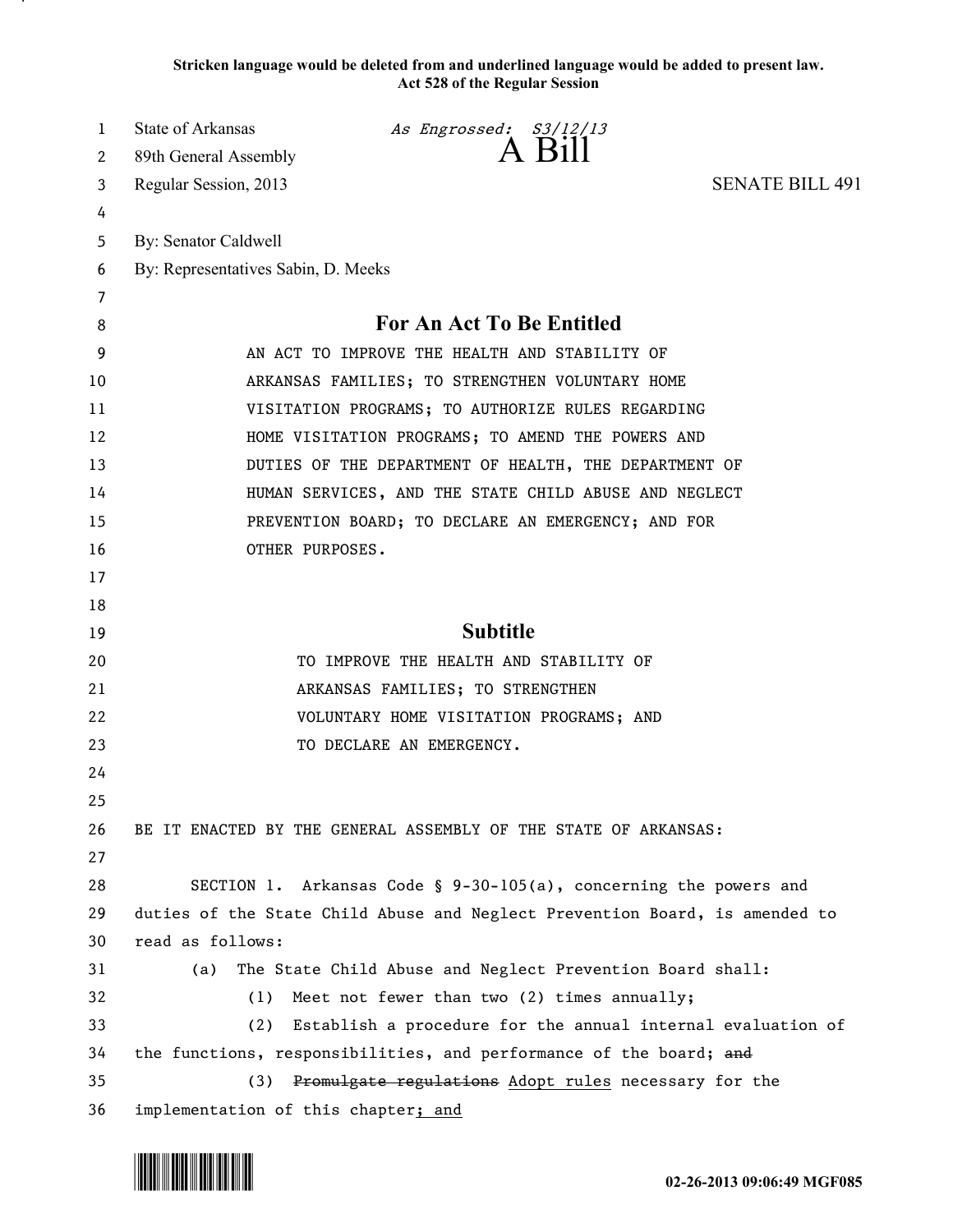As Engrossed: S3/12/13 SB491

| 1  | In cooperation with the Department of Health and the<br>(4)                   |
|----|-------------------------------------------------------------------------------|
| 2  | Department of Human Services, adopt rules to implement a home visitation      |
| 3  | program under § 20-78-901 et seq.                                             |
| 4  |                                                                               |
| 5  | SECTION 2. Arkansas Code Title 20, Chapter 7, Subchapter 1, is amended        |
| 6  | to add an additional section to read as follows:                              |
| 7  | 20-7-139. Rules - Home visitation program.                                    |
| 8  | The State Board of Health shall adopt rules to implement a home               |
| 9  | visitation program under § 20-78-901 et seq.                                  |
| 10 |                                                                               |
| 11 | SECTION 3. Arkansas Code Title 20, Chapter 78, is amended to add an           |
| 12 | additional subchapter to read as follows:                                     |
| 13 | $Subchapter 9 - Home Vision$                                                  |
| 14 | 20-78-901. Definitions.                                                       |
| 15 | As used in this subchapter:                                                   |
| 16 | (1) "Evidence-based program" means a program based on a clear,                |
| 17 | consistent model such as those identified by the Home Visiting Evidence of    |
| 18 | Effectiveness review authorized by the United States Department of Health and |
| 19 | Human Services, including a program that:                                     |
| 20 | Demonstrates strong links to other community-based<br>(A)                     |
| 21 | services;                                                                     |
| 22 | Employs well-trained and competent staff and provides<br>(B)                  |
| 23 | continual professional development relevant to the specific program model     |
| 24 | being delivered;                                                              |
| 25 | Follows a program manual or design that specifies the<br>(C)                  |
| 26 | purpose, outcomes, duration, and frequency of service that constitute the     |
| 27 | program;                                                                      |
| 28 | (D)<br>Operates with fidelity to the model;                                   |
| 29 | (E)<br>Operates within an organization that ensures                           |
| 30 | compliance with home visitation standards; and                                |
| 31 | Provides research-based services grounded in relevant,<br>(F)                 |
| 32 | empirically-based knowledge;                                                  |
| 33 | (2) "Home visitation" means voluntary family-focused services                 |
| 34 | that promote appropriate prenatal care to assure healthy births, primarily in |
| 35 | the home, to an expectant parent or a parent with an infant, toddler, or      |
| 36 | child up to kindergarten entry that address:                                  |

02-26-2013 09:06:49 MGF085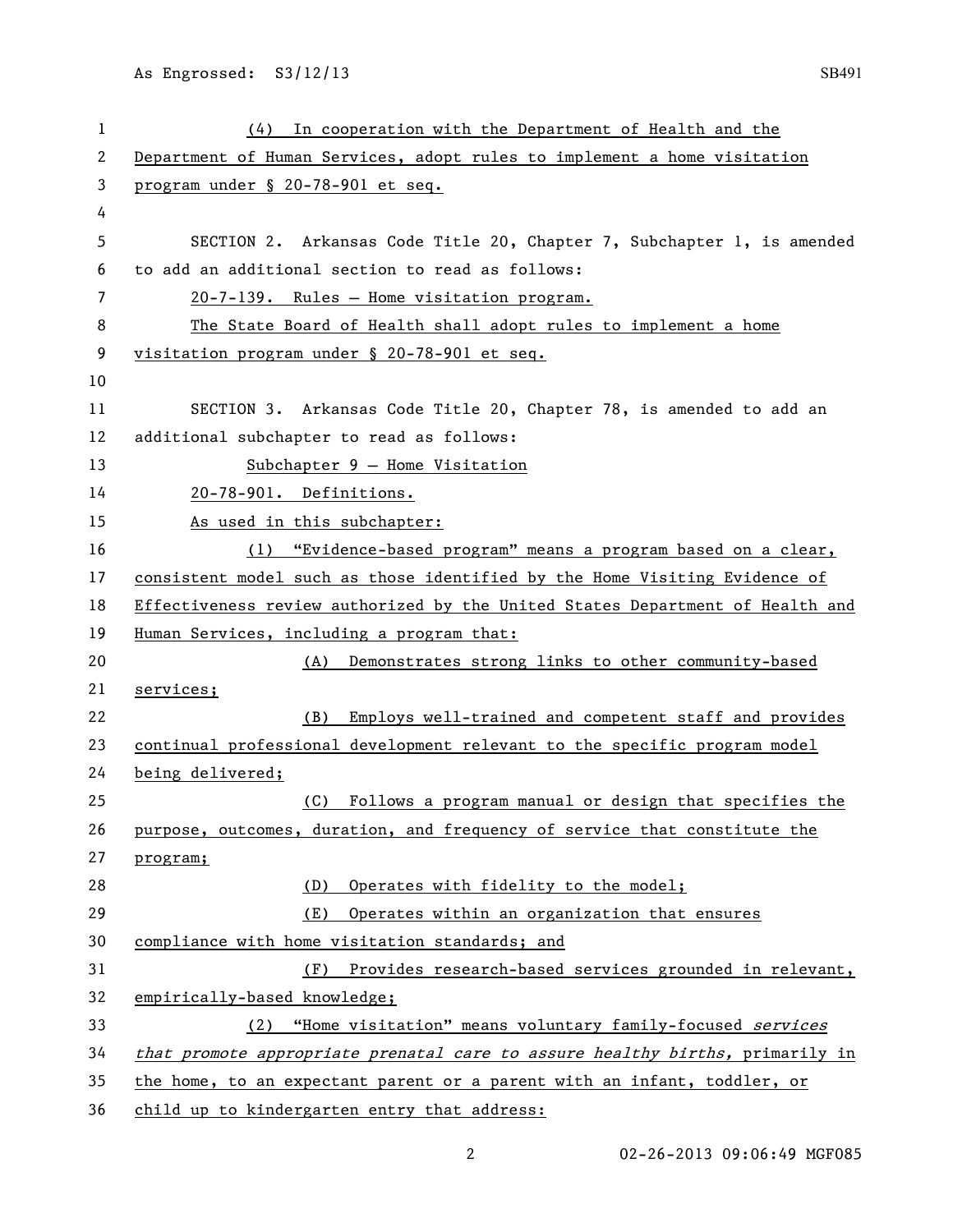| 1  | Child development;<br>(A)                                                     |
|----|-------------------------------------------------------------------------------|
| 2  | Literacy and school readiness;<br>(B)                                         |
| 3  | (C)<br>Maternal and child health;                                             |
| 4  | Positive parenting practices;<br>(D)                                          |
| 5  | Resource and referral access; and<br>(E)                                      |
| 6  | Safe home environments;<br>(F)                                                |
| 7  | "Home visiting program" means the infrastructure and<br>(3)                   |
| 8  | programs that support and provide home visitation; and                        |
| 9  | "Promising program" means a home visiting program that does<br>(4)            |
| 10 | not meet the criteria of evidenced-based programs but:                        |
| 11 | Demonstrates strong links to other community-based<br>(A)                     |
| 12 | services;                                                                     |
| 13 | Employs well-trained and competent staff and provides<br>(B)                  |
| 14 | continual professional development relevant to the specific program model     |
| 15 | being delivered;                                                              |
| 16 | Follows a manual or design that specifies the<br>(C)                          |
| 17 | program's purpose, outcomes, duration, and frequency of service;              |
| 18 | Has data or evidence demonstrating that the program is<br>(D)                 |
| 19 | effective at achieving positive outcomes for pregnant women, infants,         |
| 20 | children, or their families;                                                  |
| 21 | Operates with fidelity to the program or model; and<br>(E)                    |
| 22 | Operates within an organization that ensures<br>(F)                           |
| 23 | compliance with home visitation standards.                                    |
| 24 |                                                                               |
| 25 | 20-78-902. Home visitation programs - Oversight.                              |
| 26 | (a) A home visitation program under this subchapter shall provide             |
| 27 | face-to-face home visits by nurses, social workers, and other early childhood |
| 28 | and health professionals or trained and supervised lay workers to:            |
| 29 | Build healthy parent and child relationships;<br>(1)                          |
| 30 | Empower families to be self-sufficient;<br>(2)                                |
| 31 | Enhance social and emotional development;<br>(3)                              |
| 32 | Improve maternal, infant, or child health outcomes,<br>(4)                    |
| 33 | including reducing preterm births;                                            |
| 34 | Improve the health of the family;<br>(5)                                      |
| 35 | Increase school readiness;<br>(6)                                             |
| 36 | (7)<br>Promote positive parenting practices;                                  |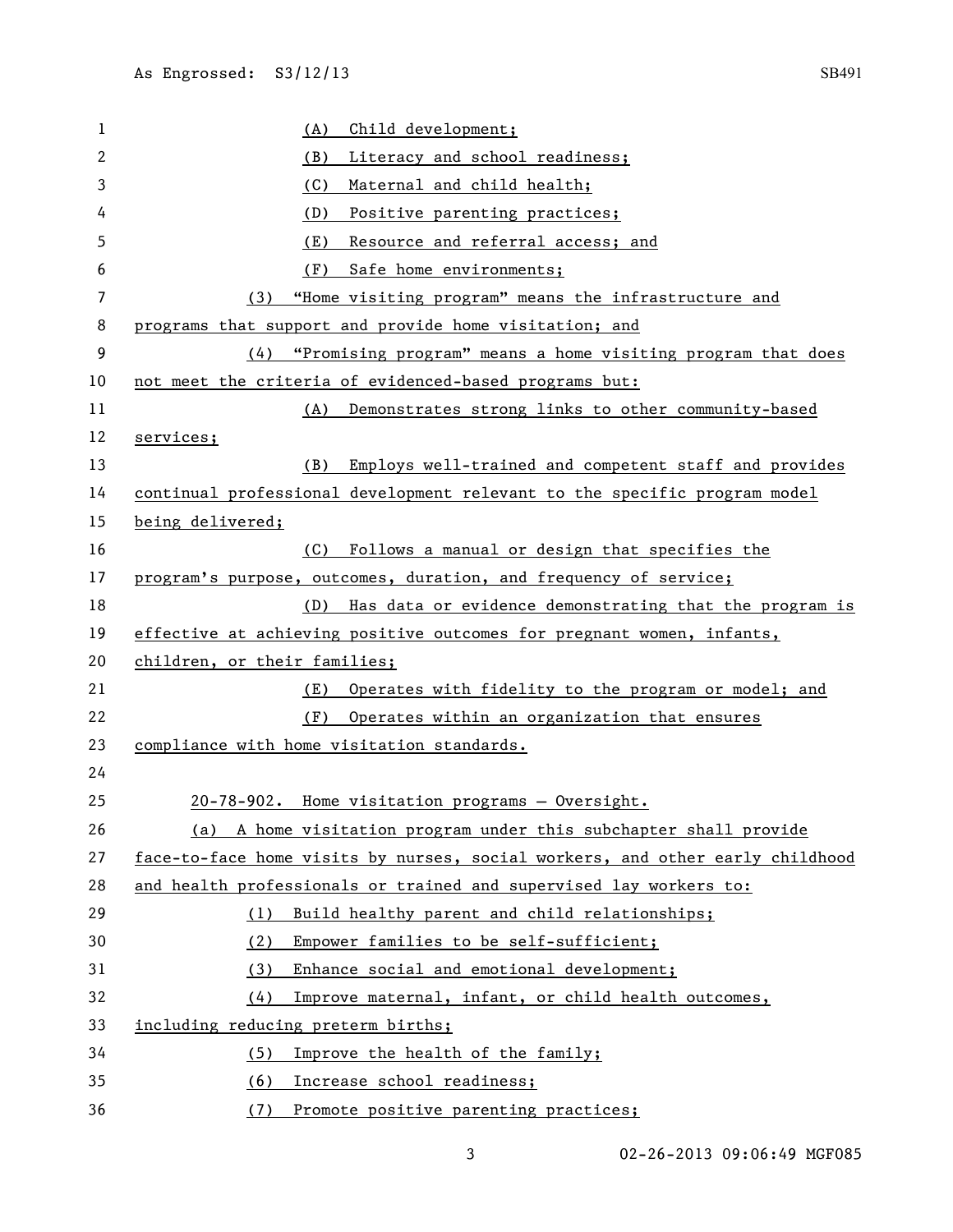| 1            | (8)<br>Support cognitive development of children; or                         |
|--------------|------------------------------------------------------------------------------|
| $\mathbf{2}$ | (9)<br>Reduce incidences of child maltreatment and injury.                   |
| 3            | The State Child Abuse and Neglect Prevention Board, the Department<br>(b)    |
| 4            | of Health, and the Department of Human Services shall cooperate to ensure    |
| 5            | accountability of home visitation.                                           |
| 6            |                                                                              |
| 7            | 20-78-903. Evidence-based program - Promising programs.                      |
| 8            | The State Child Abuse and Neglect Prevention Board, the Department of        |
| 9            | Health, and the Department of Human Services shall cooperate to use at least |
| 10           | ninety percent (90%) of state funds appropriated for home visitation to      |
| 11           | support home visitation programs that are:                                   |
| 12           | (1)<br>Evidence-based programs that:                                         |
| 13           | (A) Are linked to program-determined outcomes and                            |
| 14           | associated with a national organization, institution of higher education, or |
| 15           | national or state public health institute;                                   |
| 16           | Have comprehensive home visitation standards that<br>(B)                     |
| 17           | ensure high-quality service delivery and continuous quality improvement;     |
| 18           | Have demonstrated significant, sustained positive<br>(C)                     |
| 19           | outcomes; and                                                                |
| 20           | Demonstrate reliability through:<br>(D)                                      |
| 21           | (i) Past evaluations using rigorous randomized                               |
| 22           | controlled research designs, the results of which have been published in a   |
| 23           | peer-reviewed journal; or                                                    |
| 24           | (ii) A basis in quasi-experimental research using                            |
| 25           | two (2) or more separate, comparable client samples; or                      |
| 26           | Promising programs that have:<br>(2)                                         |
| 27           | (A) An active evaluation of each promising program; or                       |
| 28           | (B)(i) A demonstration of a plan and timeline for an                         |
| 29           | active evaluation of each promising program.                                 |
| 30           | (ii) A timeline under subdivision $(2)(B)(i)$ of this                        |
| 31           | section shall include a projected time frame for transition from a promising |
| 32           | program to an evidence-based program.                                        |
| 33           |                                                                              |
| 34           | 20-78-904. Applicability.                                                    |
| 35           | This subchapter does not apply to:                                           |
| 36           | (1) A program that exclusively provides early intervention                   |

02-26-2013 09:06:49 MGF085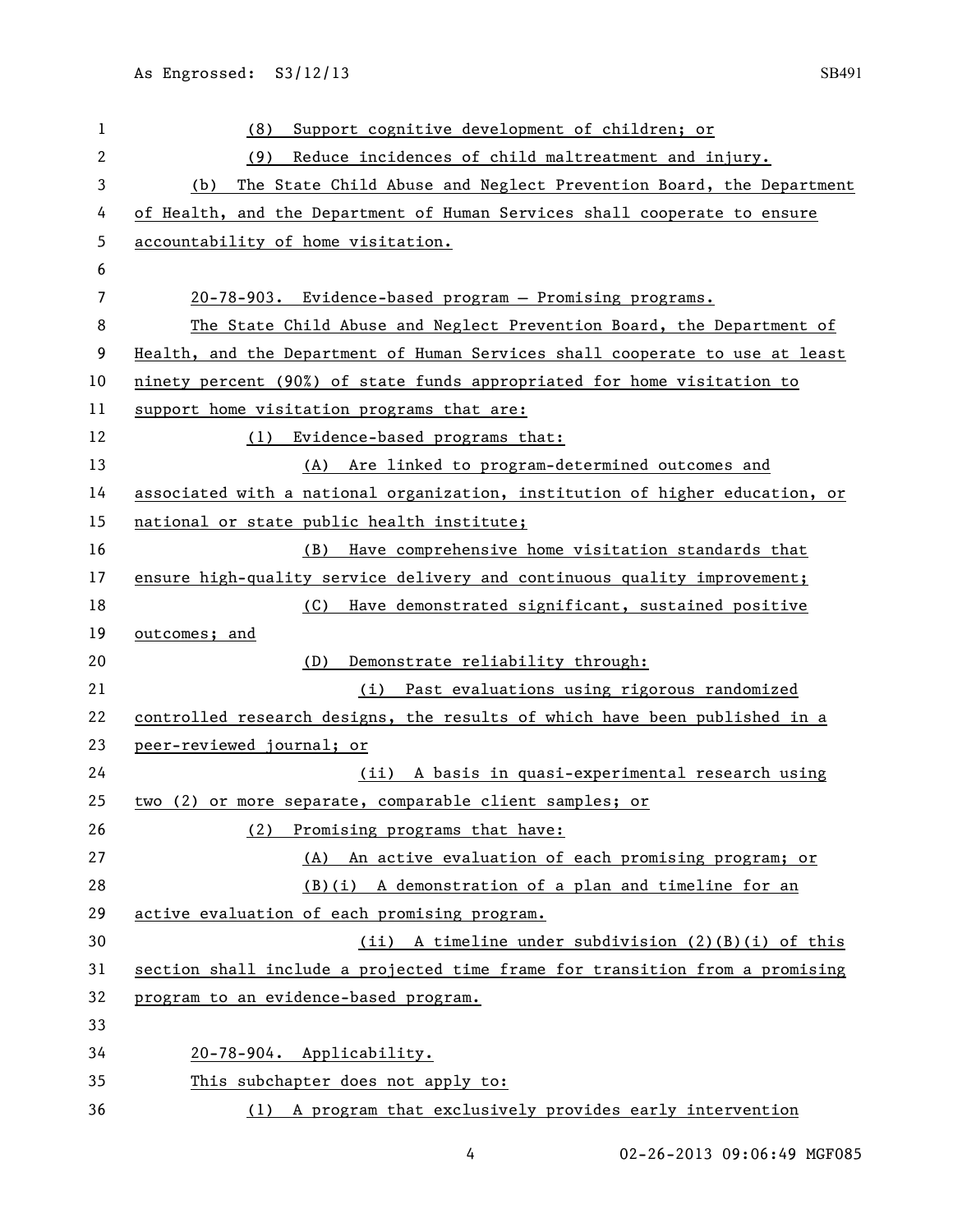As Engrossed: S3/12/13 SB491

| $\mathbf{1}$ | services under Part B or C of the Individuals with Disabilities Education     |
|--------------|-------------------------------------------------------------------------------|
| 2            | Act, 20 U.S.C. §§ 1431 - 1444;                                                |
| 3            | (2) A program that provides a one-time home visit or infrequent               |
| 4            | home visits, such as a home visit for a newborn child or a child in           |
| 5            | preschool; or                                                                 |
| 6            | (3) A program that provides home visits under a physician's                   |
| 7            | order or protocol and has a valid Class A and Class B home health care        |
| 8            | services agency license under § 20-10-801 et seq.                             |
| 9            |                                                                               |
| 10           | 20-78-905. Processes for oversight.                                           |
| 11           | The State Child Abuse and Neglect Prevention Board, the Department<br>(a)     |
| 12           | of Health, and the Department of Human Services shall cooperate to develop    |
| 13           | interrelated processes that provide for collaborating and sharing relevant    |
| 14           | home visiting program data and information.                                   |
| 15           | The processes for collaborating and sharing data may include<br>(b)           |
| 16           | without limitation:                                                           |
| 17           | (1) A uniform format for the collection of data relevant to each              |
| 18           | home visiting program model; and                                              |
| 19           | (2) The development of common contract or grant language related              |
| 20           | to voluntary home visiting programs.                                          |
| 21           |                                                                               |
| 22           | 20-78-906. State agency contract and grants.                                  |
| 23           |                                                                               |
|              | A state agency that authorizes funds through payments, contracts, or          |
| 24           | grants that are used for home visitation shall include in its contract or     |
| 25           | funding agreement language regarding home visitation that is consistent with  |
| 26           | this subchapter.                                                              |
| 27           |                                                                               |
| 28           | 20-78-907. Outcomes measurement - Report.                                     |
| 29           | The State Child Abuse and Neglect Prevention Board, the Department<br>(a)     |
| 30           | of Health, the Department of Human Services, and providers of home visiting   |
| 31           | program services in consultation with one (1) or more research experts shall: |
| 32           | (1) Develop an outcomes measurement plan to monitor outcomes for              |
| 33           | children and families receiving services through state-funded home visiting   |
| 34           | programs;                                                                     |
| 35           | Develop indicators that measure each outcome area under §<br>(2)              |

5 02-26-2013 09:06:49 MGF085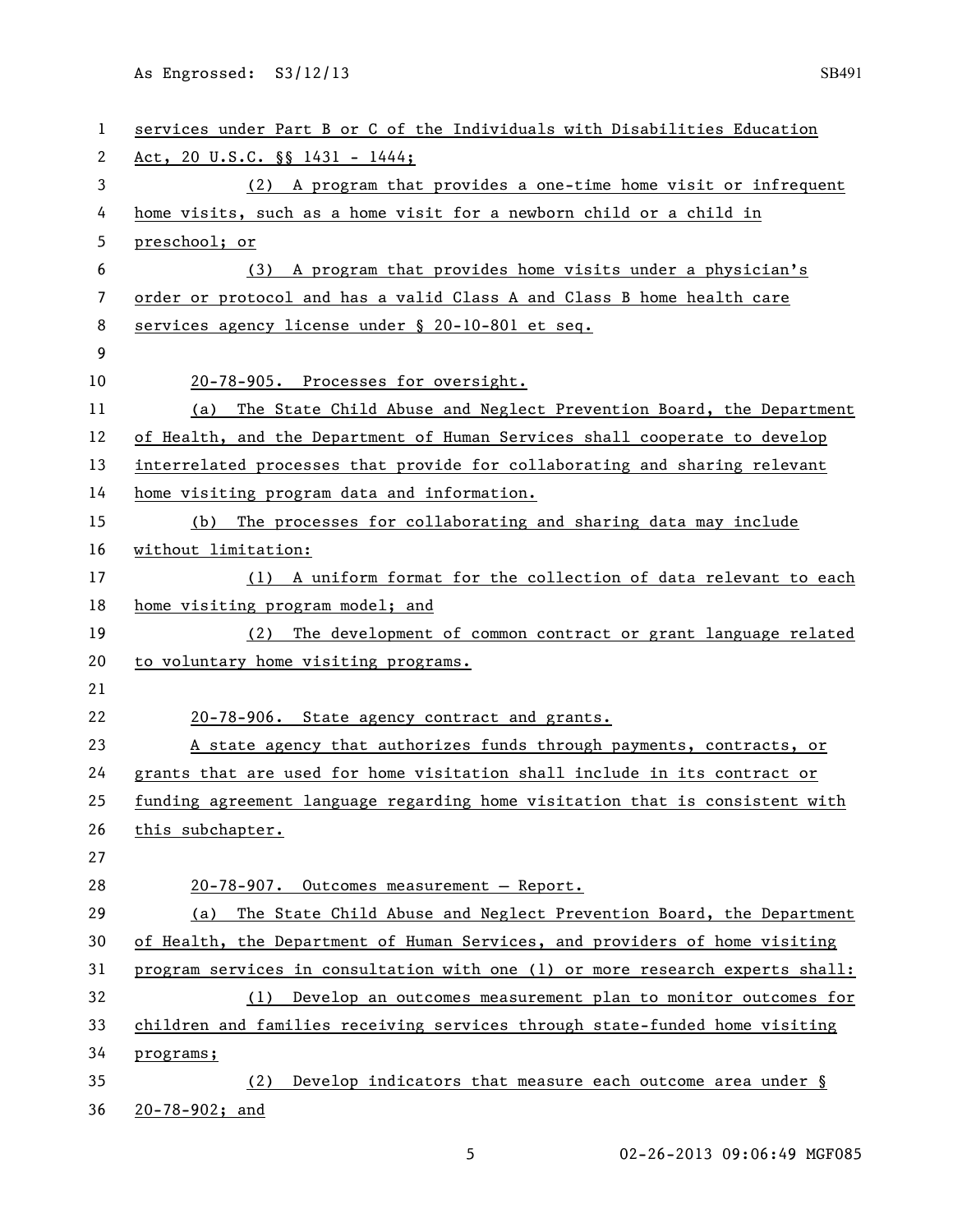| 1  | Create a report that documents the collective impact of home<br>(3)           |
|----|-------------------------------------------------------------------------------|
| 2  | visiting program outcomes across all indicators selected through the process  |
| 3  | outlined in subdivision (a)(2) of this section, as well as data on cost per   |
| 4  | family served, number of families served, demographic data on families        |
| 5  | served, and outcomes.                                                         |
| 6  | (b)(1) The Department of Health, the Department of Human Services, and        |
| 7  | the board shall complete and submit the outcomes measurement plan required    |
| 8  | under this section by October 1, 2014, to the Legislative Council and the     |
| 9  | Governor.                                                                     |
| 10 | The Department of Health, the Department of Human Services,<br>(2)            |
| 11 | and the board shall update outcomes measurement plan required under this      |
| 12 | section at least one (1) time each five (5) years, and the plan may be        |
| 13 | updated at other times if the board, the Department of Health, and the        |
| 14 | Department of Human Services collaboratively agree to the need for revisions. |
| 15 | (c) Beginning October 1, 2014, a state-funded home visiting program           |
| 16 | shall follow the outcomes measurement plan and at least annually submit       |
| 17 | indicator data to the board, the Department of Health, and the Department of  |
| 18 | Human Services.                                                               |
| 19 | $(d)(1)$ The board, the Department of Health, and the Department of           |
| 20 | Human Services shall produce collaboratively an outcomes report for the       |
| 21 | Legislative Council and the Governor following the reporting requirements in  |
| 22 | subdivision (a)(3) of this section.                                           |
| 23 | The report required under subdivision $(d)(1)$ of this section<br>(2)         |
| 24 | may be structured to facilitate the use of existing reporting requirements    |
| 25 | including referencing rather than duplicating reports required for submission |
| 26 | to the Legislative Council under an existing statute requiring outcome        |
| 27 | reporting for home visitation programs.                                       |
| 28 | (e) The board, the Department of Health, and the Department of Human          |
| 29 | Services shall explore the value of including home visiting outcome data in a |
| 30 | health-based, education-based, or child welfare-based statewide longitudinal  |
| 31 | data system for the purpose of monitoring outcomes over time for families     |
| 32 | that participate in home visiting and other state programs.                   |
| 33 | The first home visitation outcomes report shall be completed on or<br>(f)     |
| 34 | before October 1, 2016, and shall be submitted to the Legislative Council and |
| 35 | the Governor on or before October 1 of each even-numbered year.               |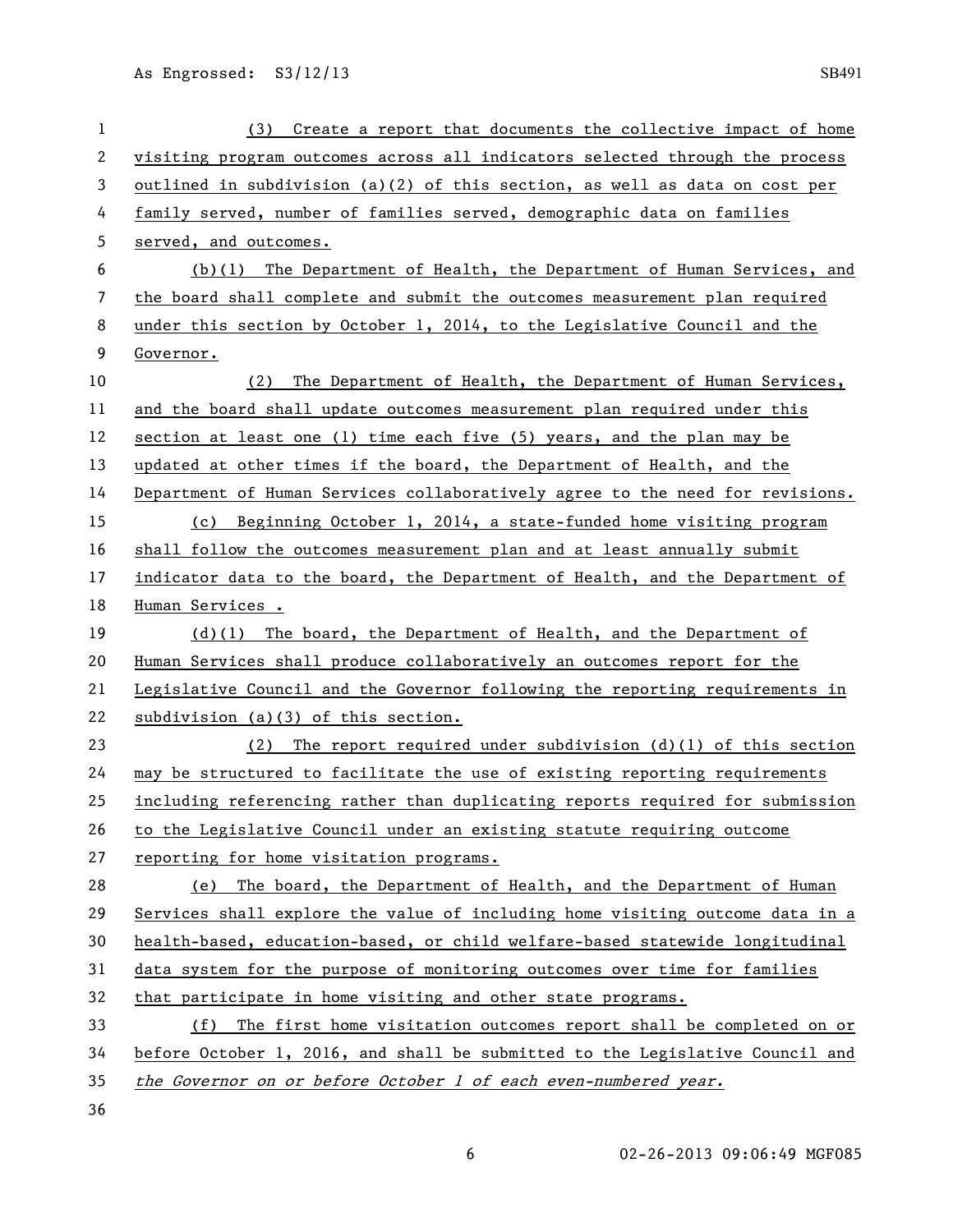| 1  | 20-78-908. Parental and guardian rights.                                      |
|----|-------------------------------------------------------------------------------|
| 2  | (a) Due to the nature of home visiting programs, this subchapter does         |
| 3  | not compel a parent's or legal guardian's ability to participate in a home    |
| 4  | visiting program and does not impede a parent's or guardian's ability to      |
| 5  | withdraw from a home visiting program at any time.                            |
| 6  | (b) A decision to withdraw from a home visiting program does not              |
| 7  | constitute grounds for an investigation of a parent, legal guardian, or       |
| 8  | member of the family of a minor.                                              |
| 9  |                                                                               |
| 10 | SECTION 4. Arkansas Code Title 25, Chapter 10, Subchapter 1, is               |
| 11 | amended to add an additional section to read as follows:                      |
| 12 | 25-10-142. Home visitation program.                                           |
| 13 | In cooperation with the State Child Abuse and Neglect Prevention Board        |
| 14 | and the Department of Health, the Department of Human Services shall adopt    |
| 15 | rules to implement a home visitation program under § 20-78-901 et seq.        |
| 16 |                                                                               |
| 17 | SECTION 5. DO NOT CODIFY. The State Child Abuse and Neglect                   |
| 18 | Prevention Board, the Department of Health, and the Department of Human       |
| 19 | Services shall provide recommendations to the General Assembly on or before   |
| 20 | October 1, 2013, about whether to pursue one (1) or more memoranda of         |
| 21 | understanding with other state agencies to include home visiting outcome data |
| 22 | in state longitudinal data systems.                                           |
| 23 |                                                                               |
| 24 | SECTION 6. EMERGENCY CLAUSE. It is found and determined by the                |
| 25 | General Assembly of the State of Arkansas that the home visiting networks     |
| 26 | provide important services to Arkansas's most vulnerable citizens, our        |
| 27 | infants and toddlers; that the agencies administering home visiting programs  |
| 28 | need to ensure the accountability of these programs; and that these changes   |
| 29 | need to be made immediately so that planning and coordination among the       |
| 30 | agencies comply in a timely manner with the reporting requirements.           |
| 31 | Therefore, an emergency is declared to exist, and this act being immediately  |
| 32 | necessary for the preservation of the public peace, health, and safety shall  |
| 33 | become effective on:                                                          |
| 34 | (1) The date of its approval by the Governor;                                 |
| 35 | (2) If the bill is neither approved nor vetoed by the Governor,               |
| 36 | the expiration of the period of time during which the Governor may veto the   |